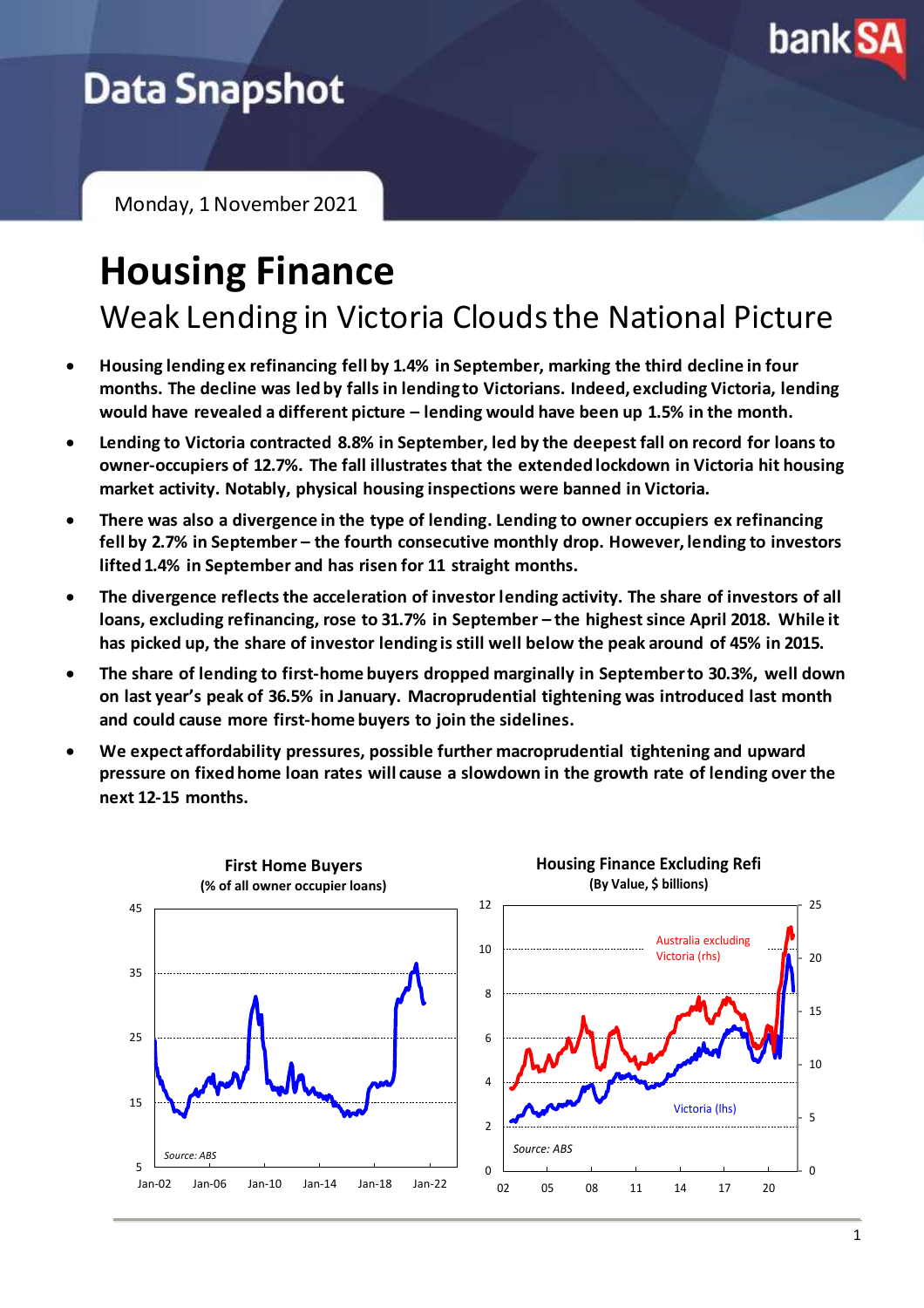Housing lending ex refinancing fell by 1.4% in September, marking the third decline in four months. The decline was led by falls in lending to Victorians. Indeed, excluding Victoria, lending would have revealed a different picture – lending would have been up 1.5% in the month.

Lending to Victoria contracted 8.8% in September, led by the deepest fall on record for loans to owner-occupiers of 12.7%. The fall illustrates that the extended lockdown in Victoria hurt lending appetites. Investor lending was less impacted in Victoria; it rose 1.4% in September.

Other states across the country recorded rises in lending in the month, led by WA where lending jumped 10.1% - the largest gain in 13 months. SA also recorded a firm gain, of 7.3%, the sharpest lift in seven months. Elsewhere, NSW rose 0.6%, QLD 1.5% and the ACT recorded monthly growth of 0.7%. NT joined Victoria in recording a decline. Lending in the NT fell 25.0% in the month.

There was a divergence in the type of lending also. Lending to owner occupiers excluding refinancing fell by 2.7% in September – the fourth consecutive monthly drop. However, lending to investors lifted 1.4% in September and has risen for 11 straight months.

The divergence reflects the acceleration of investor lending activity. The share of investors of all loans, excluding refinancing, rose to 31.7% in September – the highest since April 2018. While it has picked up, the share of investor lending is still well below the peak around of 45% in 2015.

Across all states excluding NSW, growth for investor loans was up 2.2% in the month.

The share of lending to first-home buyers dropped marginally in September to 30.3%, well down on last year's peak of 36.5% in January. The sharp rise in dwelling prices over the past year has stretched affordability, especially for first-home buyers.

Lending to first-home buyers was hit harder in states impacted by lockdowns. The number of first home buyers declined in September by 29.5% in the ACT, 16.7% in Victoria and 3.1% in NSW.

Macroprudential tightening was introduced last month and could spur some investors and more first-home buyers to join the sidelines. The regulators widened the buffer applied when assessing a borrower from 2.5 percentage points to 3.0 percentage points. More tightening is likely to follow over the coming year.

Anothershift is in refinancing activity. It fell 9.6% in September – the biggest pull back in 10 months, as upward pressures on fixed home loan rates have emerged across all authorised deposit institutions (ADIs), reflecting the rise in swap rates. The rise in swap rates reflects the building momentum in inflation pressures and the pull forward in the money market's timing for the start of a rate hike cycle from the Reserve Bank (RBA).

Across the categories of owner-occupier lending, falls were evident in loans for construction (-5.0% in September), new dwellings (-6.0%) and established dwellings (-2.4%). The fall in lending for construction reflects the ongoing unwind of the pull-forward from the HomeBuilder program.

### **Outlook**

Low interest rates and a tightening labour market should continue to spur activity in housing lending. Victoria emerged from its lockdown in October while the lockdown in NSW ended in September. Together, these two large states should support housing lending in the coming months. However, the unwinding of the HomeBuilder effect is still being played out.

However, affordability pressures, the threat of more macroprudential tightening and upward pressure on fixed home loan rates will cause a slowdown in the growth rate of lending over the next 12-15 months. We expect new housing lending will contract in 2023, as we anticipate the RBA will start raising the cash rate in early 2023.

> **Besa Deda, Chief Economist** Ph: (02) 8254 3251